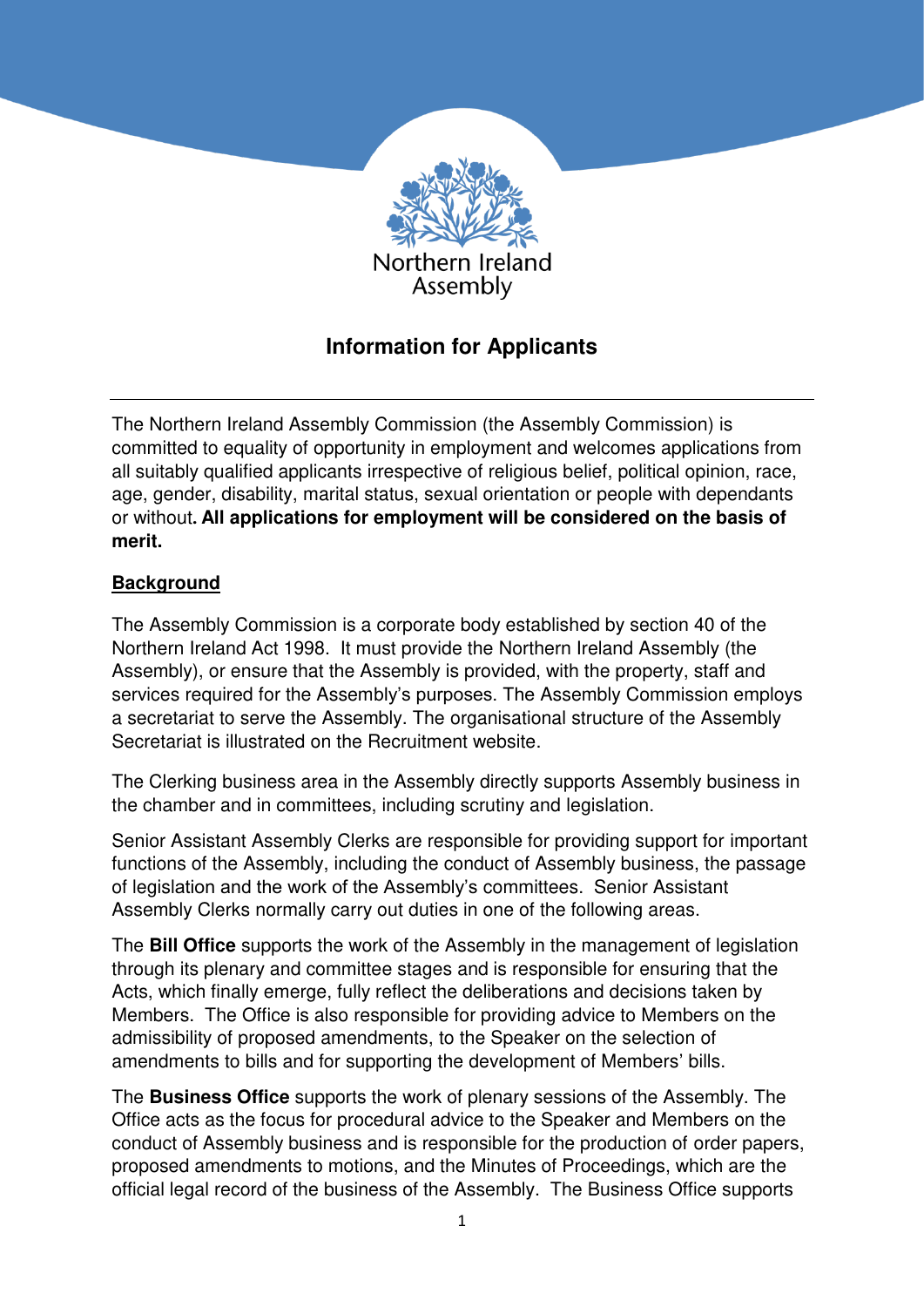the Business Committee and processes Assembly questions and the laying of documents in compliance with Standing Orders and Speaker's rulings.

**Committee Offices** have responsibility for supporting committees established by the Assembly. Committee teams prepare committee work programmes; plan inquiries; organise and service committee meetings, events and visits; record committee proceedings; commission research and legal advice; and draft speeches and committee reports. Committee staff also provide analysis and advice to Committee Chairpersons, Deputy Chairpersons and Members. In addition, the Clerking and Members Support Office is responsible for the implementation of the Assembly Commission's Member Development Strategy.

All applicants must be capable of undertaking any of the functions associated with the work of the Bill, Business and Committee Offices.

### **Location**

The successful applicant will be based in Parliament Buildings, Belfast.

### **Completing the Form**

Only the information presented in the application form will be considered by the selection panel. CVs or other supplementary material will not be accepted in place of, or in addition to, completed application forms. Completed online forms must be submitted by **noon on 8 July 2022.**

#### **You can access the application form here.**

### **Application forms submitted after the closing time and date will not be accepted.**

#### **Stages of the Selection Process**

There are five elements within the Recruitment and Selection Framework:

**Experience** – the knowledge or mastery of an activity or subject gained through involvement in or exposure to it.

**Ability –** the aptitude or potential to perform to the required standard.

**Technical** – the demonstration of specific professional skills, knowledge or qualifications.

**Assembly Skills and Behaviours** –the actions and activities that people do which result in effective performance in a job.

**Strengths** – the things we do regularly, do well and that motivate us.

All elements of the Framework will be assessed for this role and the selection method(s) that will be used are detailed below. Further information on the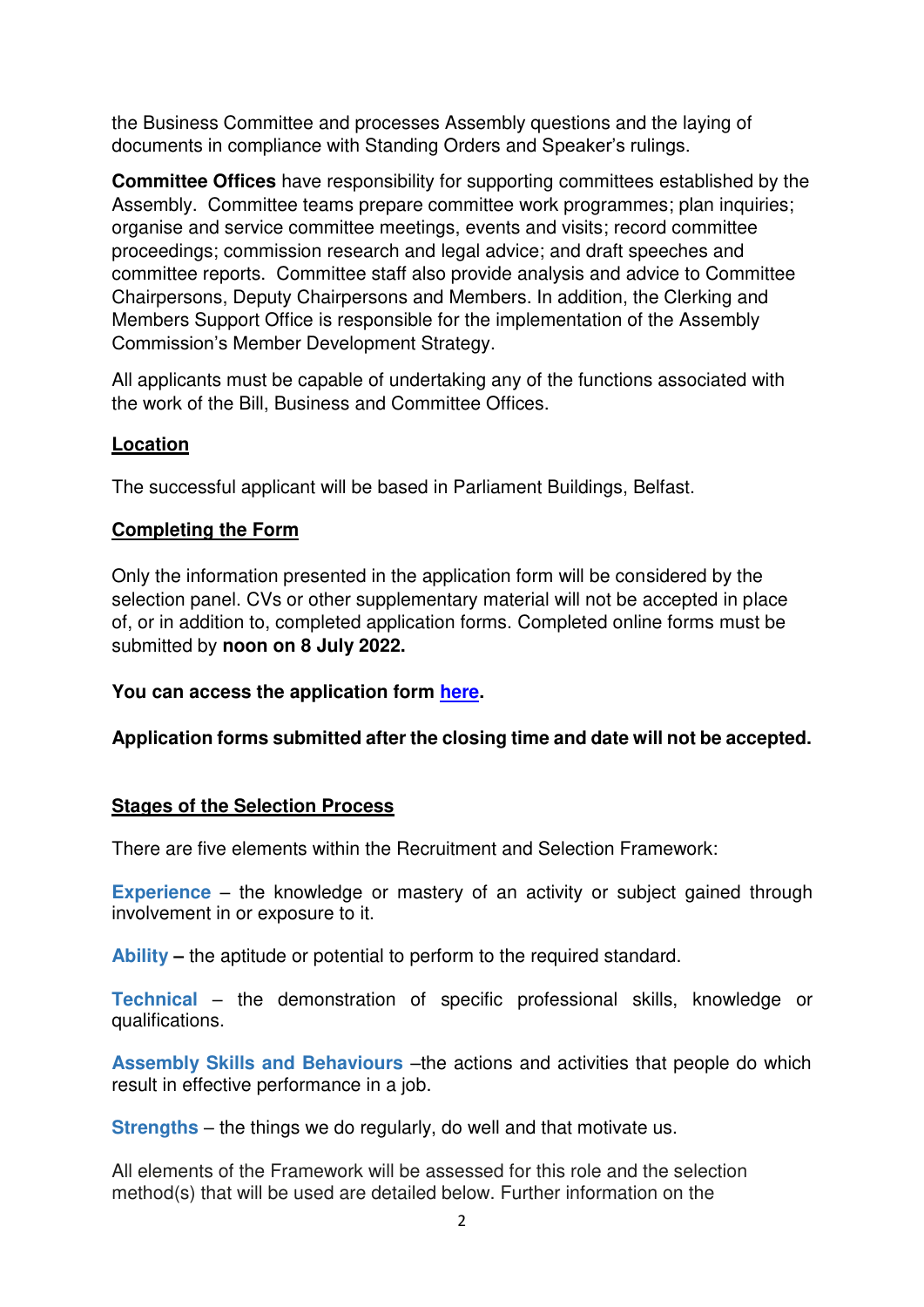Recruitment and Selection Framework are included in the Guidance on Recruitment and Selection for Applicants.

# **Online Testing**

Online testing may be used as a shortlisting tool. Invitation to test does not imply that an applicant possesses the essential criteria. The tests will be held online and instructions and further information will be issued to applicants after the closing date for applications. Only those applicants who meet the minimum standard and who score highest in the tests, will be considered for the next stage of the selection process: the eligibility sift.

## **Eligibility Sift**

The essential criteria reflect the experience and knowledge that an applicant must possess in order to be able to undertake the role. An eligibility sift will be carried out on the basis of the information contained in the essential criteria section of the application form. You must therefore demonstrate clearly in your form how, and to what extent, you meet with the essential criteria for the post.

# **Shortlisting**

The selection panel reserve the right to use shortlisting as part of the selection process for this post. Should shortlisting be used, the shortlisting criterion listed in the Job Specification will be applied. The selection panel reserve the right to set a minimum standard for the shortlisting criterion and/or to only invite those who score highest in the shortlisting criterion to the next stage of the selection process. If shortlisting is not necessary, all applicants who have demonstrated the essential criteria will proceed to the next stage of the selection process.

# **Assessment Stage**

As part of this stage of the selection process, applicants will be required to complete:

- a) a written exercise;
- b) an interview, which will address the information contained in the Job Specification and will assess elements of the Recruitment and Selection Framework; and
- c) the preparation and delivery of a presentation to the selection panel. The subject of the presentation will be advised to the applicant on the day of the interview.

### **Online tests (if required) are planned for week commencing 25 July 2022**

#### **Written exercises are planned for week commencing week commencing 22 August 2022**

**Interviews are planned for week commencing 29 August 2022**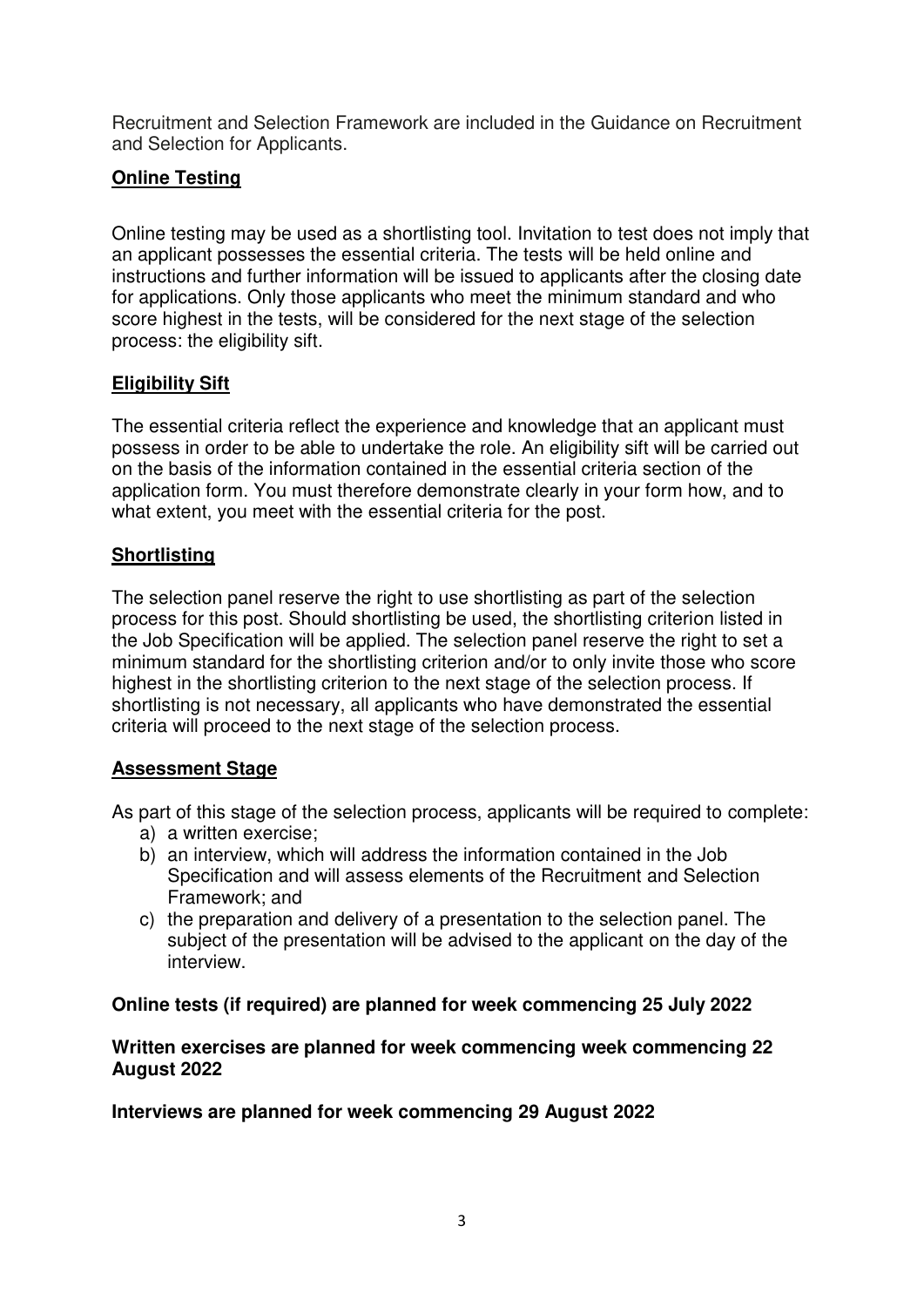### **Further Interview Stage**

The selection panel reserves the right to hold a further interview stage if deemed necessary.

**Further information on the Recruitment and Selection process is available in the Recruitment and Selection Framework and Guidance on the Recruitment and Selection for Applicants.** 

#### **Guaranteed Interview Scheme**

The Guaranteed Interview Scheme (GIS) has been developed for applicants with disabilities or those with a long-term impairment or health condition, that is expected to last for at least 12 months and which means that they cannot meet all of the shortlisting criteria. In these instances, provided that they have demonstrated in their application form that they meet the essential criteria for the role, the applicant will be invited to interview.

If an assessment or test is used as a shortlisting tool then applicants applying under GIS will not be required to complete the assessment or test and will be offered a guaranteed interview, provided that they demonstrate in their application form that they meet the essential criteria for the role.

In instances where an assessment or test forms part of the selection process and is not a shortlisting tool, then all applicants must meet the minimum standard required including those applying under GIS.

The application form will include a section on disability, and an applicant can indicate whether they wish to apply under the GIS for that particular role and the basis on which they qualify for the GIS.

When considering applications made under GIS, the Human Resources Office reserves the right to request medical information from the applicant's general practitioner (through the applicant and with their consent).

#### **Applicants with disabilities or a long term impairment, or health condition, who require reasonable adjustments to enable them to participate in any part of the selection process, should indicate this on their application. A member of the Human Resources Office will then contact the applicant to discuss.**

If an applicant feels that they require any adjustments to the application stage, please contact us at recruitment@niassembly.gov.uk.

### **Terms and Conditions of Appointment**

This is a permanent appointment. The successful candidate will be an employee of the Assembly Commission. All appointments are subject to the satisfactory completion of a six-month probationary period.

The standard working week is 37 hours, excluding meal breaks (42 hours gross). Working hours will be dictated by the mode of operation of the Assembly and may